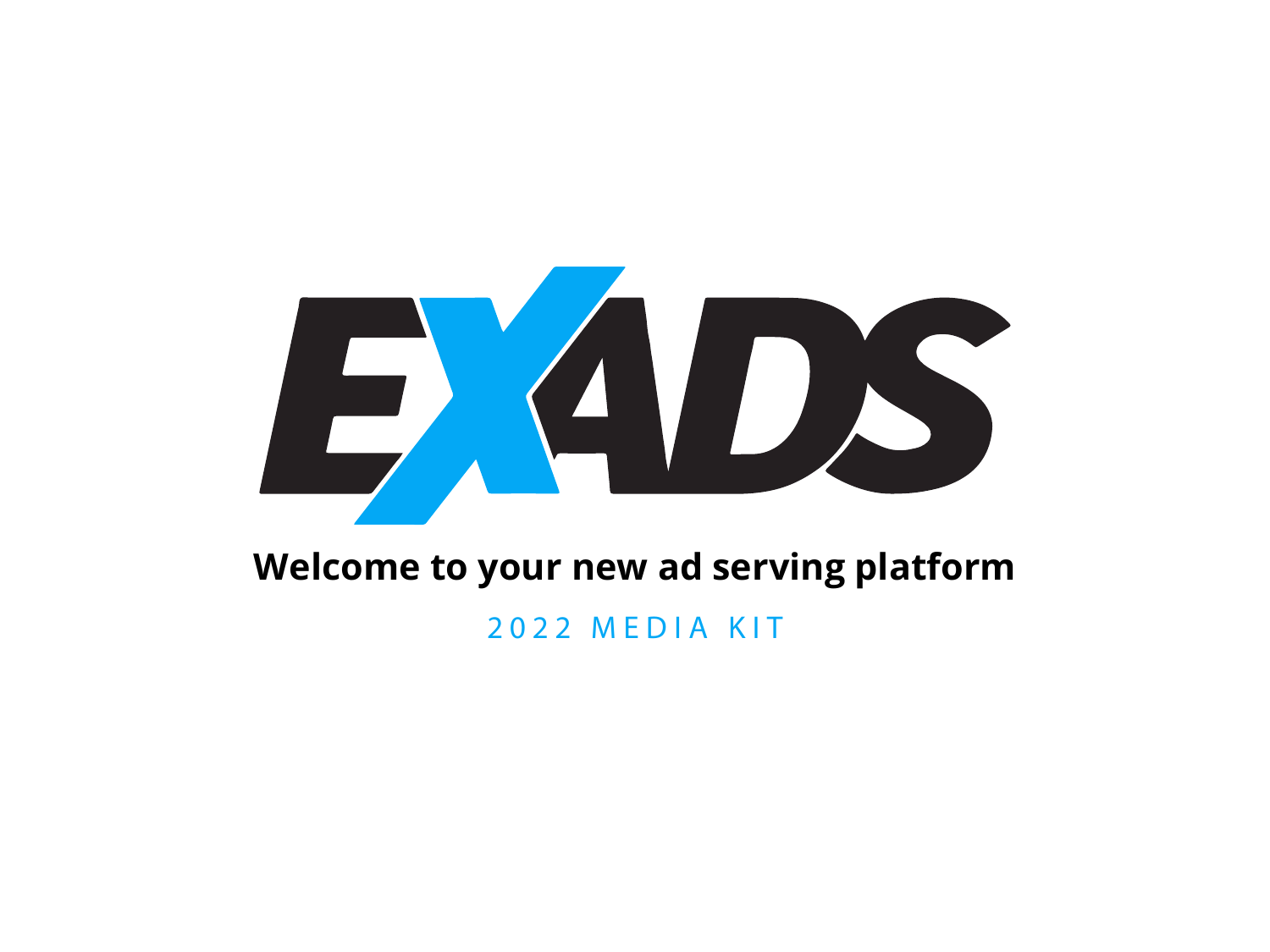

# **12B+**

Daily impressions



Requests per second

**15ms**

Ad serving request average

### **What is EXADS?**

Trusted by networks, advertisers and publishers alike, EXADS is a powerful and easy to use ad-serving platform that will take your advertising business to new heights.

- $\sqrt{\phantom{a}}$  Secure & Reliable  $\sqrt{\phantom{a}}$  Go Programmatic
	-

 $\sqrt{\phantom{a}}$  Easy Setup

- $\sqrt{\phantom{a}}$  Wide Variety of Ad Formats
- A White-Label Solution  $\sqrt{\phantom{a}}$  Advanced Statistics
- A Self-Service Solution  $\sqrt{\checkmark}$  Customizable Dashboards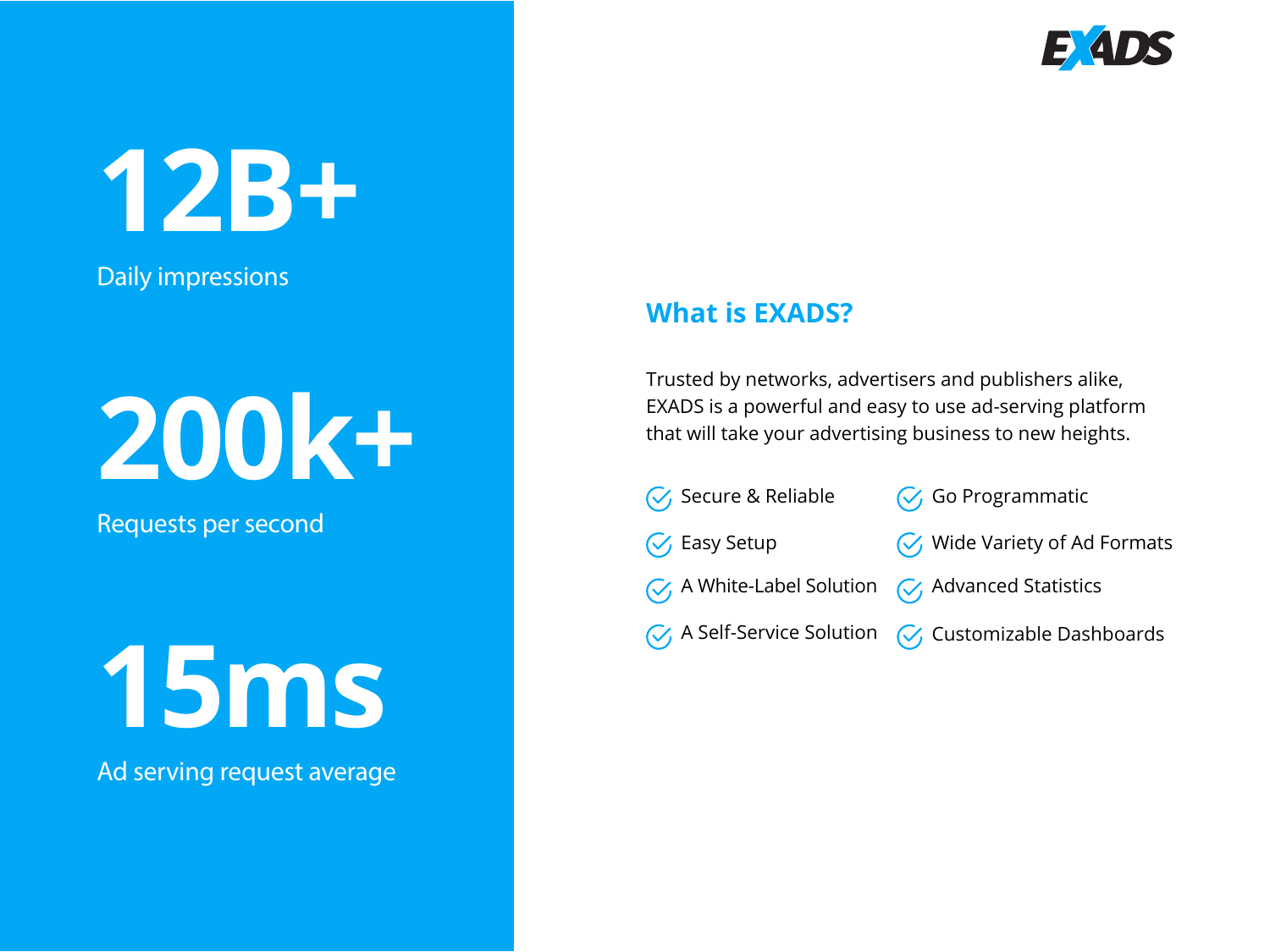



#### **Secure & Reliable**

99.9% uptime with lightning fast ad responses. Robust platform serving 12+ billion ad impressions daily



#### **Easy Setup**

We can get your ad server up and running instantly, so you can concentrate on integrating your network of publishers & advertisers



#### **White-Label Solution**

Fully customizable with your brand name, logo, colors, look and feel and unique serving domain



#### **Self-Service Solution**

Your publishers and advertisers can work with you in a fully self-service capacity with our easy to use interface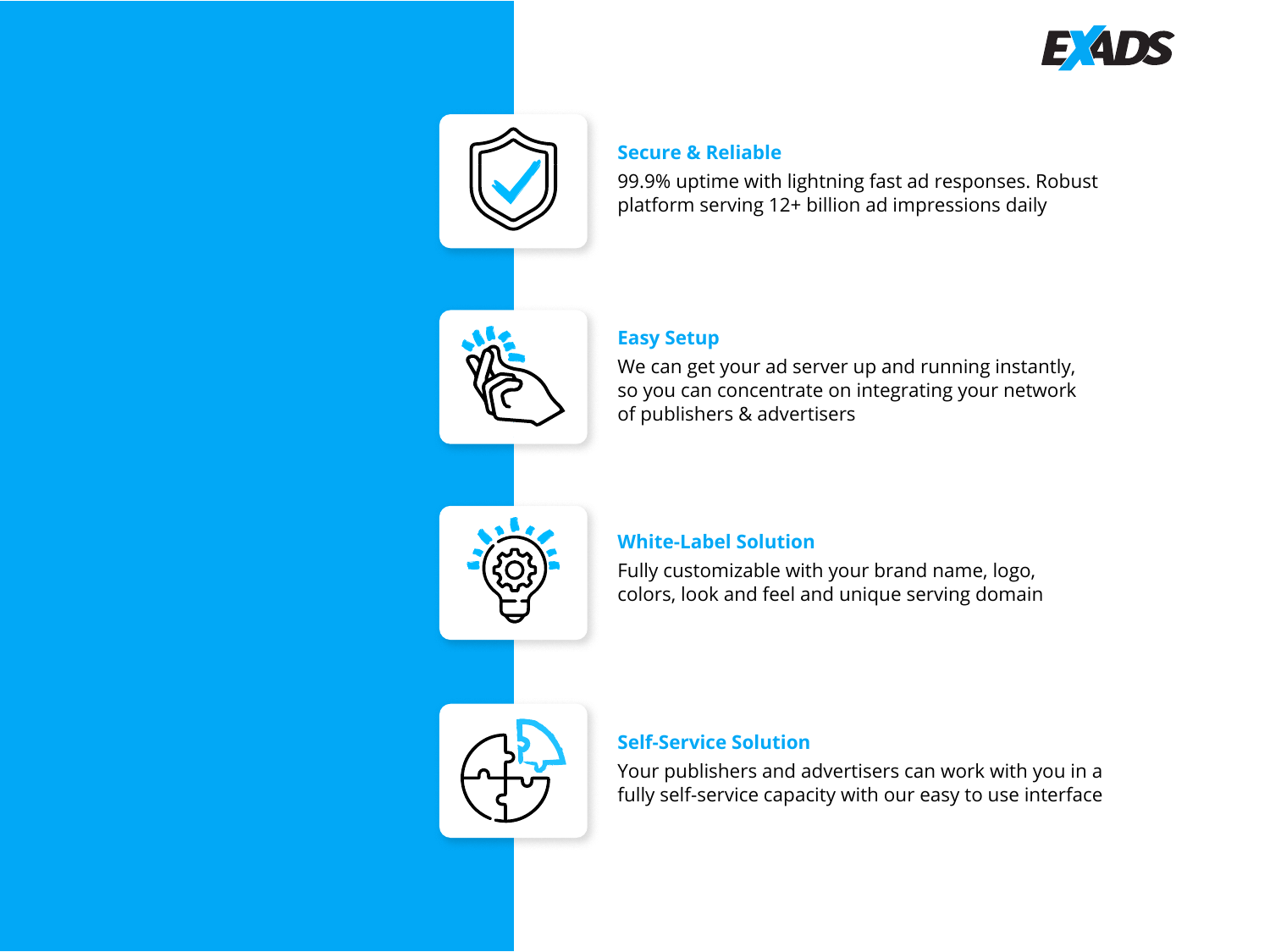

| $\blacksquare$ |   |
|----------------|---|
|                | ÷ |
|                |   |
|                |   |

#### **Go Programmatic**

Our Demand Side Platform (DSP) allows you to plug in your programmatic inventory

#### **Wide Variety of Ad Formats**

We offer a huge range of quality and high performing IAB standard ad formats to cater to a wide variety of client needs



#### **Advanced Statistics**

Real-time statistics provide detailed analytics across multiple dimensions to give your clients full visibility



#### **Customizable Dashboards**

Your advertisers and publishers can customize advanced analytical dashboards to evaluate data quickly and in real-time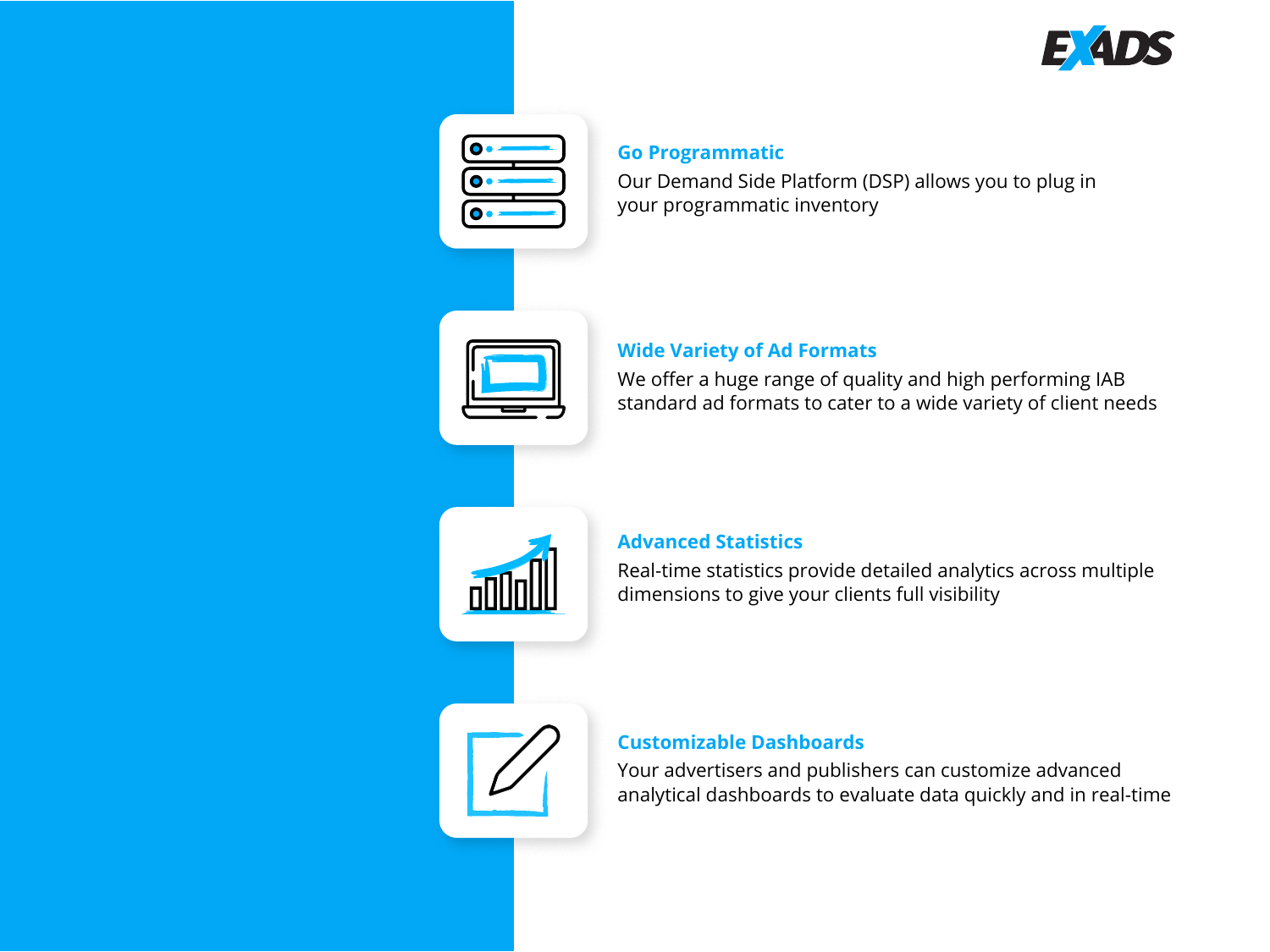## **Admin Panel**





Our comprehensive admin panel allows you to:

- $\heartsuit$  Run your own network of advertisers and publishers
- $\vee$  Monitor and manage all aspects of your online advertising business
- $\bigcirc$  Control sites, zones, campaigns, payments, etc.
- $\heartsuit$  View real-time statistics and customized dashboards for your ad network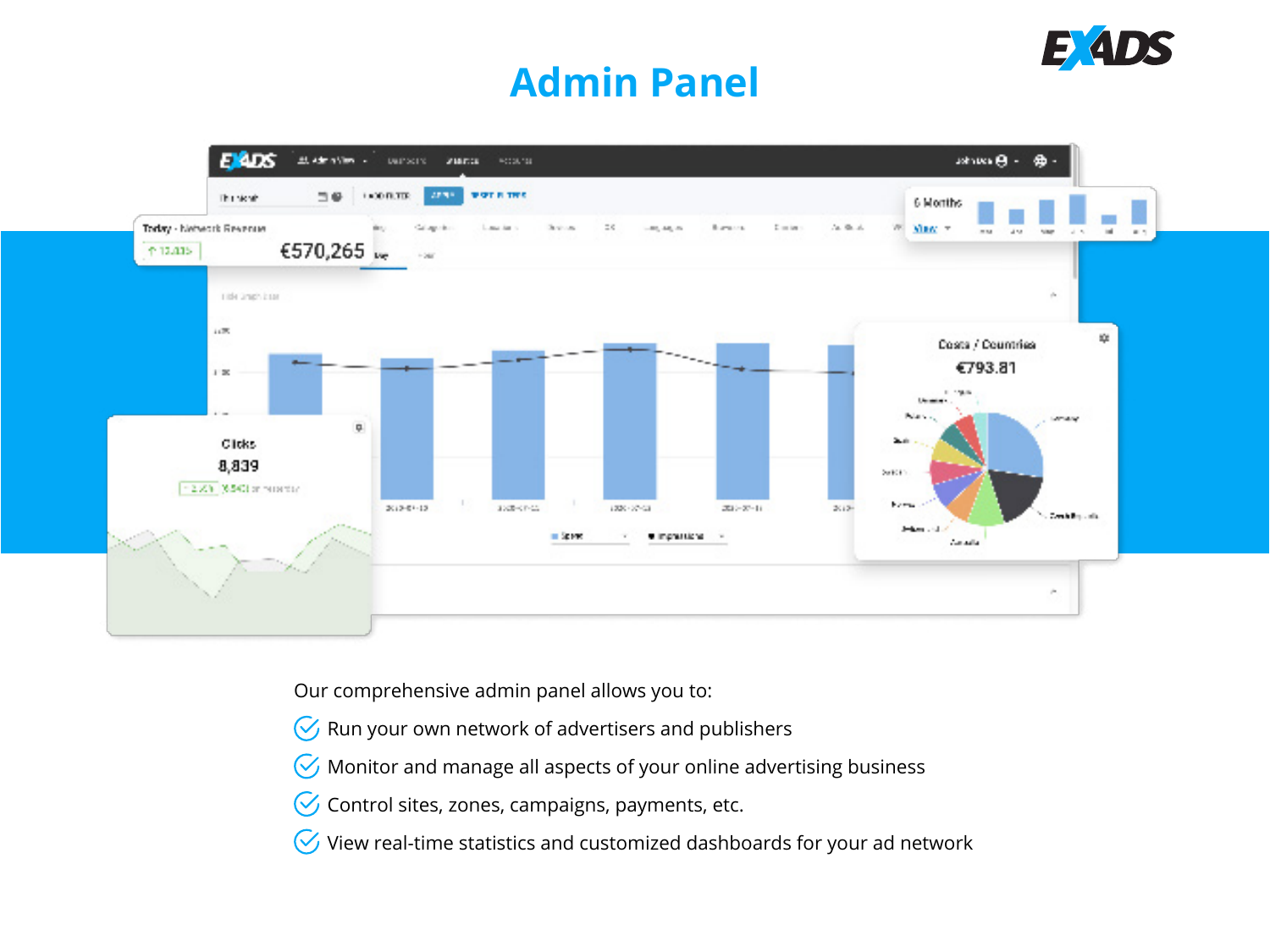## **Developers First**



| <b>PI</b>                                                                                                                                                                                                                            |  |
|--------------------------------------------------------------------------------------------------------------------------------------------------------------------------------------------------------------------------------------|--|
| d test_ScenarioRetrieveFirstCircuitFor2020SeasonAndGetCountry_ShouldBeAustralia() {<br>retrieve the circuit ID for the first circuit of the 2017 season<br>$circuitId = given()$ .<br>http://ergast.com/api/f1/2017/circuits.json"). |  |
| $ct()$ .<br>("MRData.CircuitTable.Circuits.circuitId[0]");<br>Then, retrieve the information known for that circuit and verify it is located in Australia                                                                            |  |
| Param("circuitId",circuitId).                                                                                                                                                                                                        |  |
| http://ergast.com/api/f1/circuits/{circuitId}.json").                                                                                                                                                                                |  |

#### **Automation A**

public vo // First String when() get(' then(). extra path

 $14$ then(). 15 assertThat( body("MRD 16

 $\overline{\phantom{a}}$ 

**API** 

ىپ

given() path

when()

get(

 $10$ 

 $12$ 

13

.Circuits.Location[0].country",equalTo("Australia"));

Use our powerful APIs to automate repetitive tasks to save you time. You can automate every single feature inside your Network Admin Panel from creating users to generating detailed statistics reports.

Check out our documentation **[here.](https://docs.exads.com/docs/api-manual-overview/)**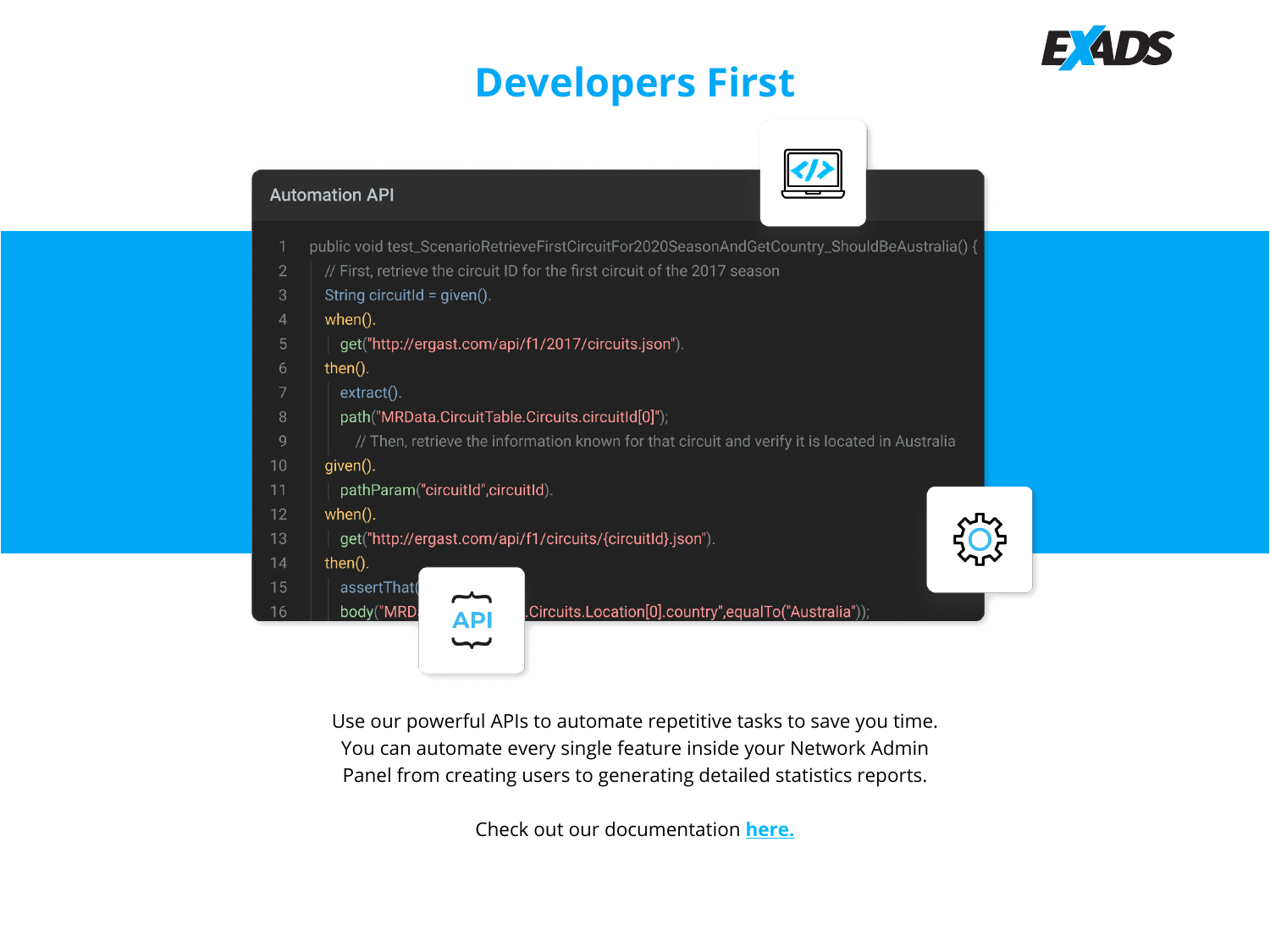

## **Full customer support**

At EXADS, we believe that it's important to work closely together with all our clients.



You will be onboarded by one of our Customer Success Managers **Onboarding**



You will get full technical support throughout your lifetime with EXADS **Lifetime support**



We will update you about any new platform upgrades and provide documentation for your advertisers and publishers **Always updated**



Our team is here to help with anything you need from technical integration to business advice **Always available**